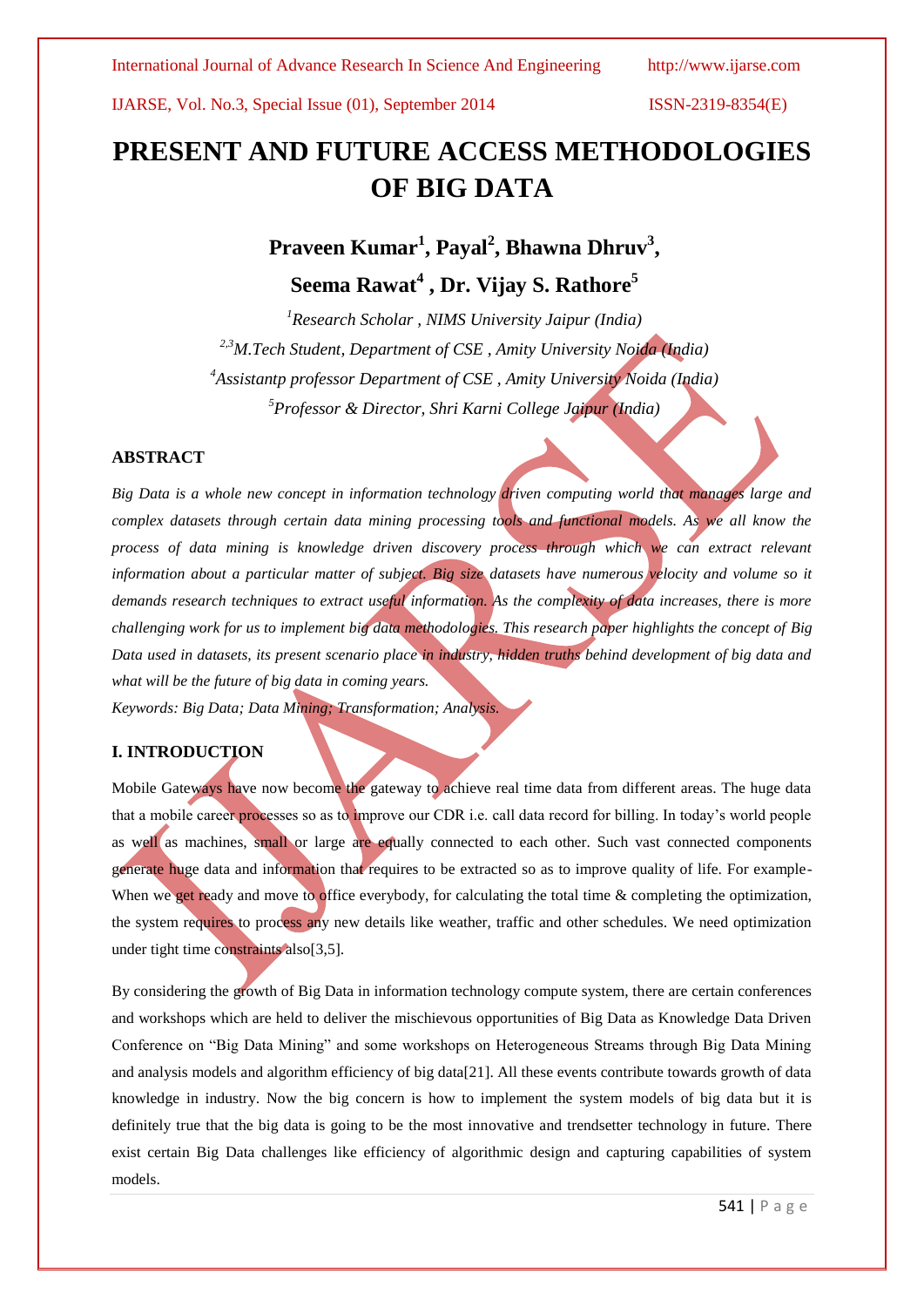Nm<sub>e</sub> Mobile Contem seale ops **Big Bid** querie Data

**Fig.1. Big Data Paradigm**

## **II.BIG DATA MINING**

The term Big Data came into being in 1998 and was given by John Mashey with a title Big Data and the NextWave of infrastructure[8,16]. Big data mining has proved to be very important since the beginning. The use and processing of vast amount of data has given rise to the word Big Data. Usama Fayyad in his talk at KDD came out with some amazing statistics. For example: The number of queries that Google faces per day is more than 1 billion. There are 800 million updates on facebook and 250 million tweets on twitter per day. The data being used every day is in the order of zetta bytes and is increasing by 40% each year. We need huge and new algorithms to handle this data.

The administration of Big Data revolves around three V's that are as follows[36]:

- Velocity- It deals with the batch processing, heterogeneous streams and real-near time processing analysis through which a user extracts useful information through KDD.
- Volume- It manages transaction processing, numerous file records, relational tables whose size are in terabytes and this bigger size continues to increase.
- Variety- It consists of structure, unstructured and semi-structured sensor based all kinds of data.

In addition to those 3V's, there exists 2 more V's i.e. Variability and Data Value. These all V's as seen in fig.2. merged to form the definition of big data in 2012. This analysis has certain demands that big data methodologies should be cost efficient and innovation driven.

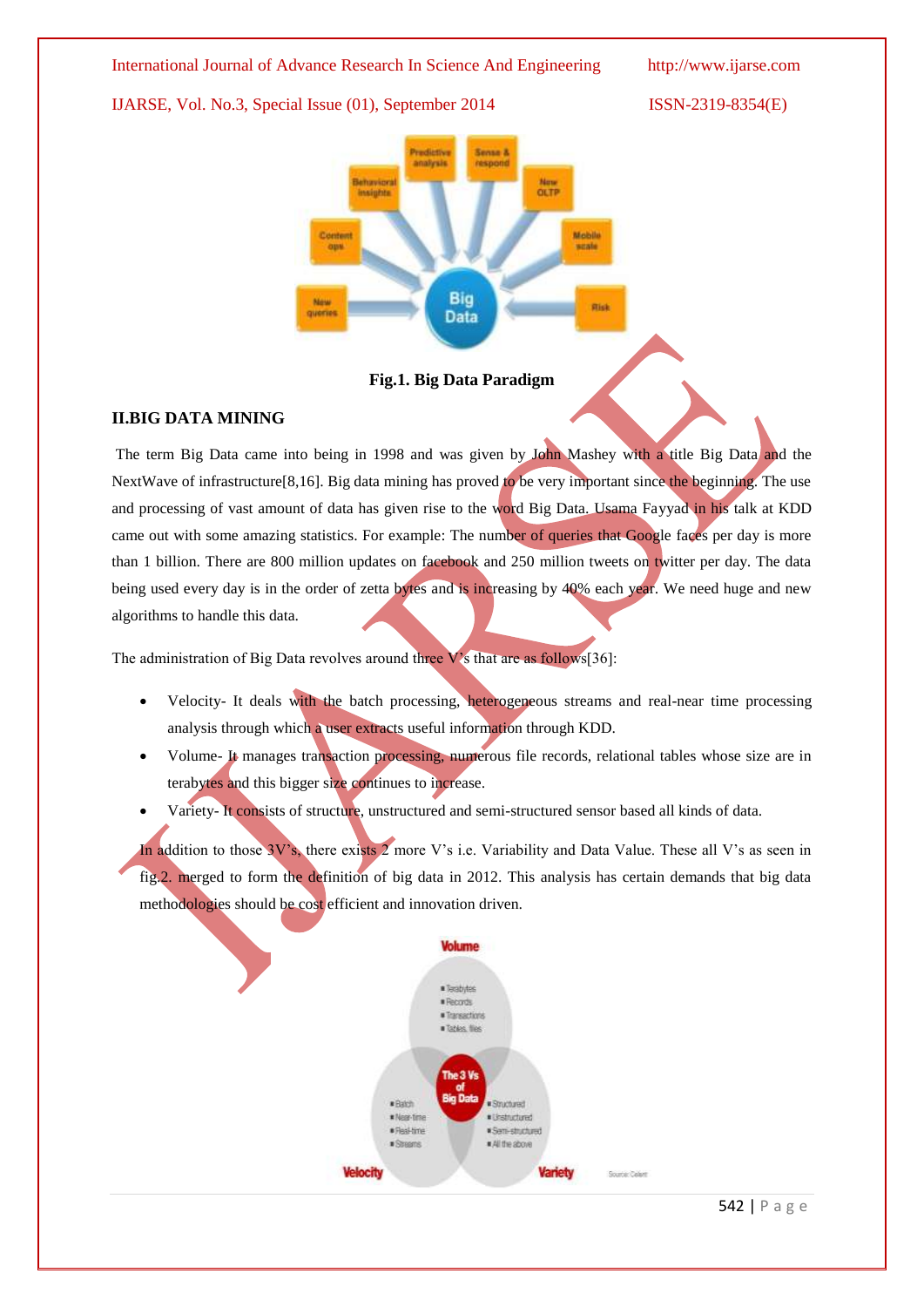## International Journal of Advance Research In Science And Engineering http://www.ijarse.com

## IJARSE, Vol. No.3, Special Issue (01), September 2014 ISSN-2319-8354(E)

## **Fig.2. 3 V'S of Big Data**

There are many applications of Big Data which are as follow [17; 2]:

- Business: costumer personalization, churn detection
- Technology: reducing process time from hours to seconds
- Health: Determine DNA of each person so as to improve the lifestyle of people.
- Smart cities: cities focused on sustainable economic

## **2.1 Global Pulse: "Big Data for development"**

To understand the relevance of big data mining. We represent the work that global pulse has been doing with the help of big data to improve life in different countries[17,24]. Global Pulse was introduced in 2009 and is an innovative lab that works on mining the big data. Strategy of this lab is as follows:

1) To detect the vulnerabilities innovative techniques are used for studying real time digital data.

2) For analyzing the real time data, they assemble free open source technology.

3) To establish global pulse at a very huge level. Global Pulse has described the opportunities which big data offers. They are as follows:

- Real Time Awareness: Design programs in such a way that reality is being represented.
- Real Time Feedback: To check which policy or program has failed and do the needful changes.
- Early Warning: Adopt fast responses at crucial time.

## **III. PRELIMINARY AREAS OF BIG DATA**

This research paper basically discusses about the present scenario and future of Big Data Mining. The position of Big Data is very strong as different conferences and workshops are already taking place via numerous organizations and research institutes. As we look deep into feasibility of data mining model concepts, there is a long duration of time needed for execution of these models. Researchers have to provide insight towards infrastructure of Big Data Analysis so that time duration can be shortened. As figure 3 shows taxonomy of Big Data which directly connected to software development, Big Data infrastructure and Data Analysis. Software development is further casted into databases and open source development system. Data mining approaches and visualization tools come under the category of Data Analysis.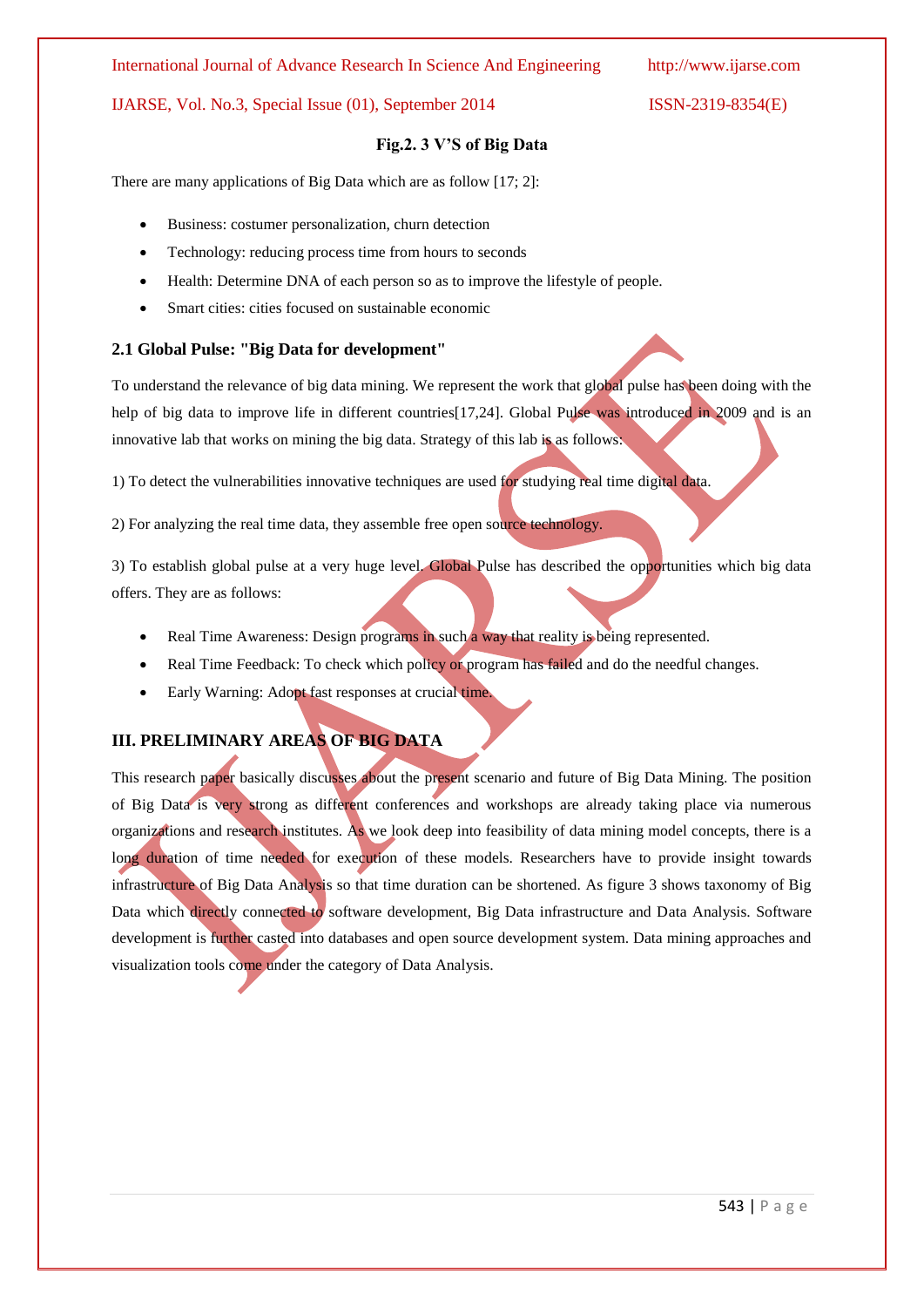

**Fig.3. Big Data Taxonomy**

As we stated earlier that data mining task of Big Data is very challenging as it contained multi-valued data, relational tables, defined from numerous sources that resulted into degradation of taxonomy of Big Data. There are some statistical analysis that contains rich semantics of structured type of data which is further used for extraction of Knowledge.[6,19] This representational knowledge can be represented using Big Graph Mining. There are social networking websites such as twitter, Face book which are using mining methodologies to reduce execution time of queries.

## **IV. CONTROVERSY ABOUT BIG DATA**

The concept of Big Data is very vast with respect to accessibility and deployment of information to users. So there is a great curiosity in terms of controversies about Big Data which aggregates as follows:

- Data analysis and Big Data analysis are two purely different terms with respect to growing tendency and access methods.
- Companies proliferate approximation about Big Data Taxonomy is Hadoop and Map Reduce Algorithm is always best management system but it depends on size of company.
- The formation of data can be swapped in real time environment but what matters the most is its size.
- Big Data contain s huge amount of data so number of variable expands with big size so fake correlations among variables also increased.

## **4.1 OPEN SOURCE REVOLUTION**

The big data phenomenon is directly related to open source software revolution. Large organizations like Twitter and Facebook are investing in Open Source Projects. The infrastructure of big data deals with Apache and Apache Hadoop that are used for Map Reduce Programing and Distributed File System i.e. Hadoop Distributed File System. Apache Hadoop related projects [32]: Apache Pig, Apache Hive, Apache HBase, Apache ZooKeeper, Apache Cassandra, Cascading, Scribe and many others. Apache S4 [26]: platform for processing continuous data streams. S4 is designed specifically for managing data streams. S4 apps are designed combining streams and processing elements in real time. Storm [31]: software for streaming data-intensive distributed applications, similar to S4, and developed by Nathan Marz at Twitter. In Big Data Mining, there are many open source initiatives.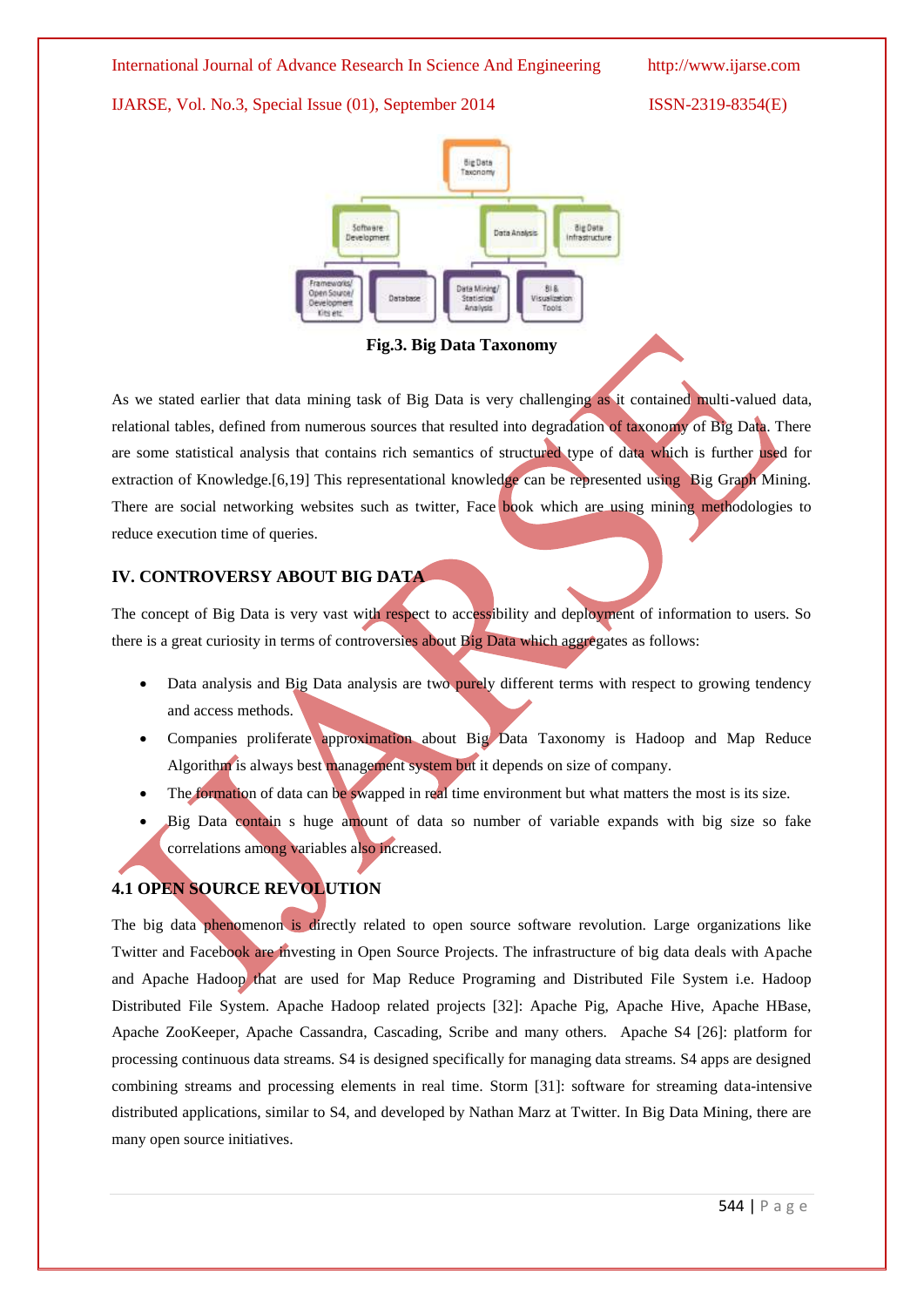The most popular are the following: Apache Mahout [4]: Scalable machine learning and data mining open source software based mainly in Hadoop. It has implementations of a wide range of machine learning and data mining algorithms: clustering, classification, collaborative filtering and frequent pattern mining. [29]. It has implementations of classification, regression; clustering and frequent item set mining and frequent graph mining. It started as a project of the Machine Learning group of University of Waikato, New Zealand, famous for the WEKA software. The streams framework [6] provides an environment for Data mining and running stream processes using simple XML based definitions and is able to use MOA, Android and Storm. SAMOA [1] is a new upcoming software project for distributed stream mining that will combine S4 and Storm with MOA. Vowpal Wabbit [20]: open source project started at Yahoo! Research and continuing at Microsoft Research to design a fast, scalable, useful learning algorithm. VW is able to learn from tera feature datasets. It can exceed the throughput of any single machine network Interface when doing linear learning, via parallel learning. More specific to Big Graph mining we found the following open source tools: Pegasus [18]: big graph mining system built on top of Map Reduce. It allows patterns and anomalies in massive real-world graphs. See the paper by U. Kang and Christos Faloutsos in this issue. Graph Lab [24]: high-level graph-parallel system built without using Map Reduce. Graph Lab computes over dependent records which are stored as vertices in a large distributed data-graph. Algorithms in Graph Lab are expressed as vertex-programs which are executed in parallel on each vertex and can interact with neighboring vertices.

## **V. FORECAST TO THE FUTURE**

There are different types of challenges that arrive from big data management, be it the type of data. [27, 16]. One of the challenges that any practitioner will have to face during the coming years: Analytics Architecture. The mystery behind optimal architecture of data continues and it is difficult to deal with historic data as well as real time issues.. An interesting proposal is the Lambda architecture of Nathan Marz [25]. The Architecture that solves the problem of computing arbitrary functions on arbitrary data in real time by decomposing the problem into three layers is called the lambda architecture... the batch layer, the serving layer, and the speed layer. It combines the both hadoop



## **Fig.4. Transforming Big Data**

layer, and Storm for the speed layer. The properties defined by the system are: robust and fault tolerant, scalable, general, allows different queries, minimal maintenance, and debug gable. It is important to achieve significant statistical results, and not be fooled by randomness. It is important to achieve significant statistical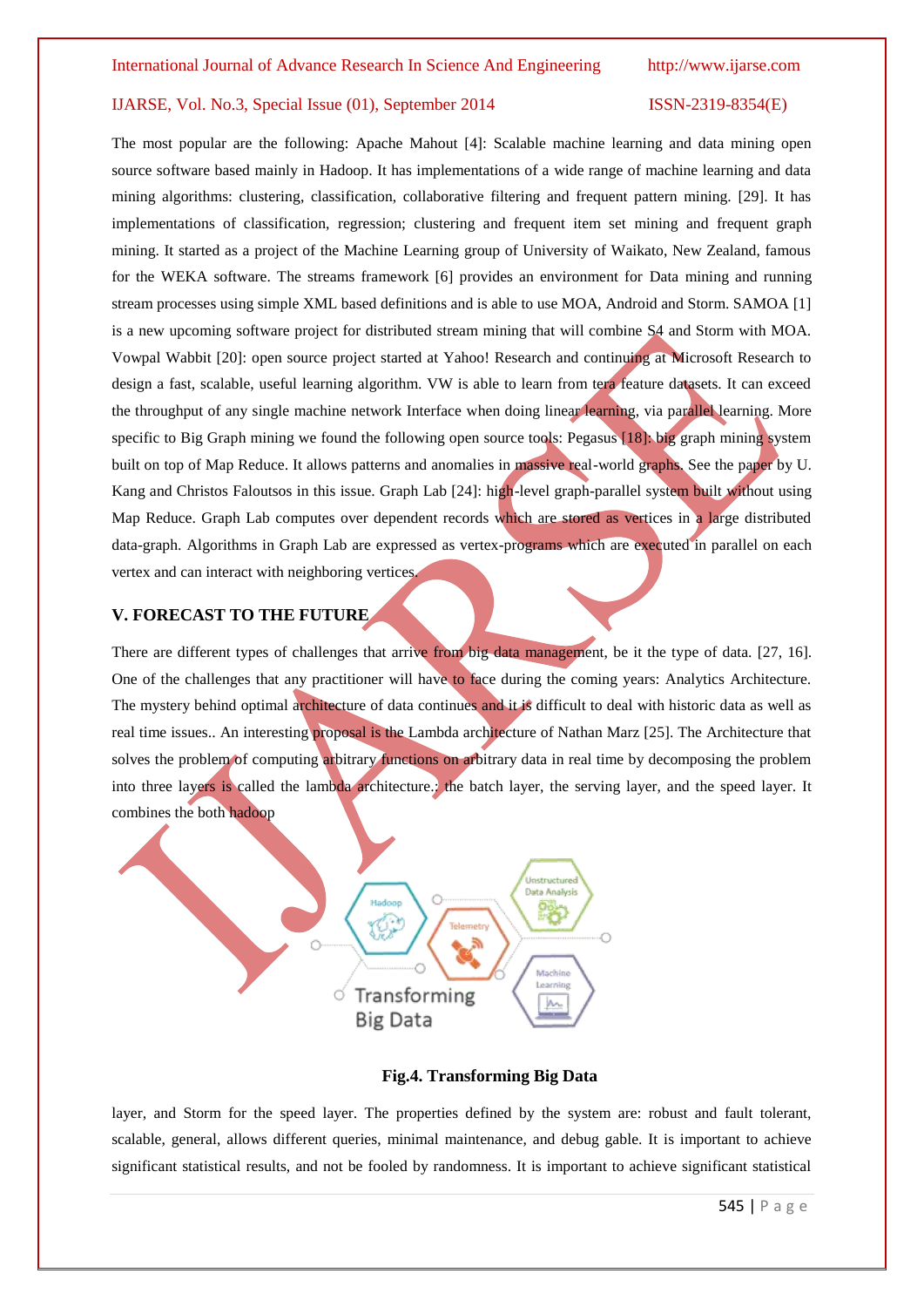results, and not be fooled by randomness. The transformation of Big Data is quite complex as it needs difficult implementation methods and requires long duration. Big Data techniques like Hadoop used telemetry methods for analysis of unstructured and semi-structured data. Machine learning approaches are enough efficient to built big data useful. The volume problem of Big Data can be solved by using two techniques as through compression and sampling. But there exists a very difficult challenge of Big Data is that how can we visualize this Big Data in our specified data warehouses. Researchers are working on Merge-Reduce algorithm which can work simultaneously in different environment. It can be used to manage hard machine learning data approaches in real time environment. The recent IDC study on Big Data reveals that 643 exa bytes of digital data form would be beneficial for approximation of big data if and only if when it is analyzed and marked in a managerial manner. But in present scenario, only 3% of big data is useful because of low equipped techniques present.

### **VI CONCLUSION**

In the upcoming era, Big Data emerge as the most powerful concept used in technology world. The amount of data which is handled by today's academicians, they will manage five times more data than today. And through big data mining concepts, it becomes very easy technique to extract useful information in a very short duration of time. Time is the only factor to which we can rely in future and big data can have that much capability to reduce time complexity and make our work efficient and smart.

#### **REFERENCES**

- [1] SAMOA, http://samoa-project.net, 2013.
- [2] C. C. Aggarwal," Managing and Mining Sensor Data Advances in Database Systems" Springer, 2013.
- [3] Apache Hadoop, http://hadoop.apache.org.
- [4] Apache Mahout, http://mahout.apache.org.
- [5]A. Bifet, G. Holmes, R. Kirkby, and B. Pfahringer. MOA:MassiveOnlineAnalysishttp://moa.cms.waikato.ac.nz/. Journal of Machine LearningResearch (JMLR), 2010.
- [6] C. Bockermann and H. Blom. The streams Framework Technical Report 5, TU Dortmund University, 12 2012.
- [7] d. boyd and K. Crawford. Critical Questions for Big Data. Information, Communication and Society, 15(5):662{679, 2012.
- [8] F. Diebold. "Big Data" Dynamic Factor Models for Macroeconomic Measurement and Forecasting. Discussion Read to the Eighth World Congress of the Econometric Society, 2000.
- [9] F. Diebold. On the Origin(s) and Development of the Term "Big Data". Pier working paper archive, Penn Institute for Economic Research, Department of Economics,University of Pennsylvania, 2012.SIGKDD Explorations Volume 14, Issue 2 Page 4.
- [10] B. Efron. Large-Scale Inference: Empirical Bayes Meth-ods for Estimation, Testing, and Prediction. Institute ofMathematical Statistics Monographs. Cambridge UniversityPress, 2010.
- [11] U. Fayyad. Big Data Analytics: Applications and Opportunitiesin On-line Predictive Modeling. http://bigdata-mining.org/keynotes/#fayyad, 2012.